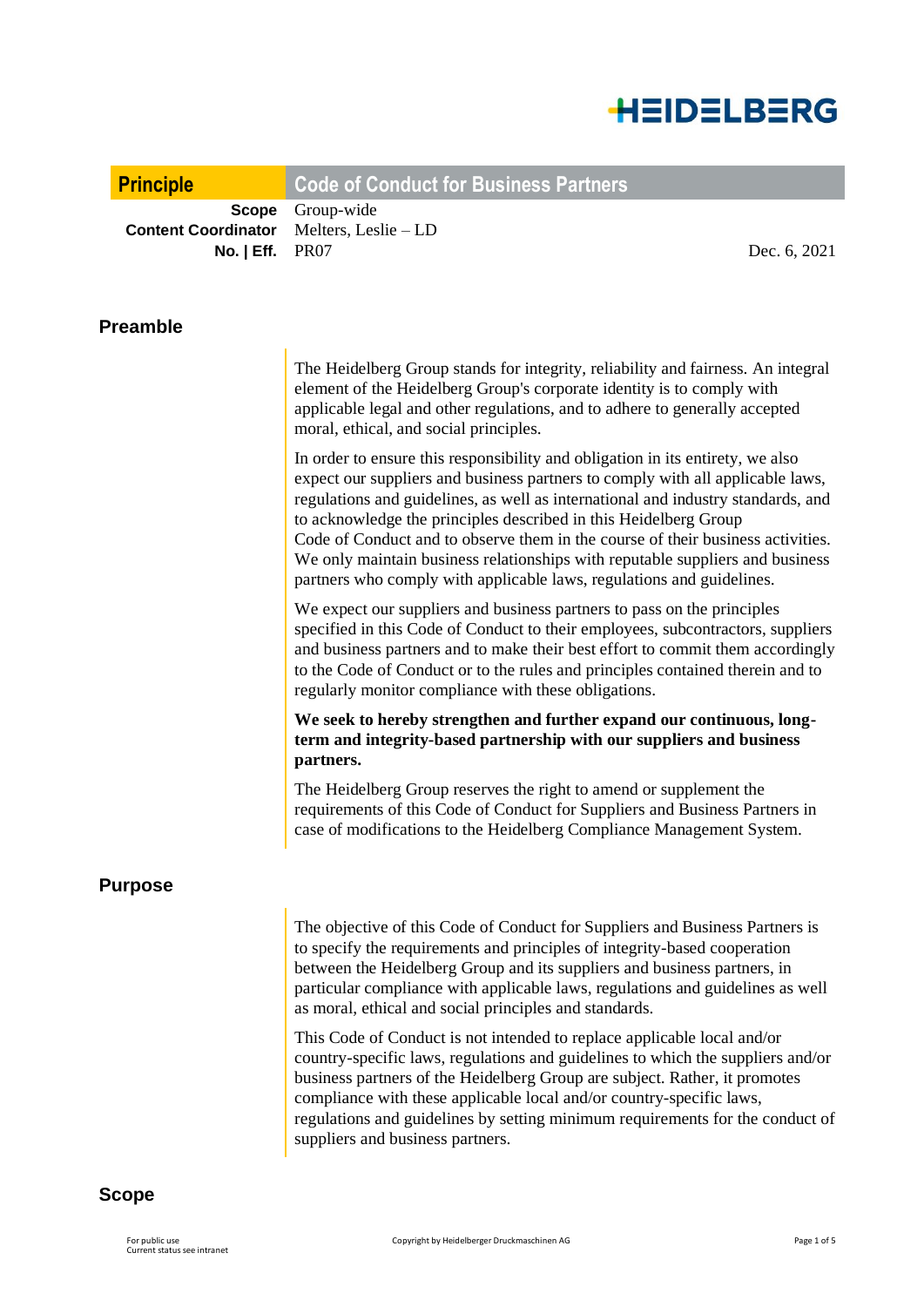

This Code of Conduct for Suppliers and Business Partners applies worldwide to suppliers and business partners of the Heidelberg Group (hereinafter referred to as "business partners"). Business partners are all natural persons and/or legal entities not belonging to the Heidelberg Group from whom the Heidelberg Group sources goods and services, including capital contributions (e.g. suppliers, sales representatives, agents, consultants, joint venture partners, etc.).

This Code of Conduct replaces, inter alia, all existing guidelines and work instructions regarding the subject of the Code of Conduct within its scope.

## **Guidance**

| <b>Legal Compliance</b>                       | The Heidelberg Group expects its business partners to comply with applicable<br>laws, regulations and guidelines as well as internationally and<br>industry recognised standards. The business partners comply, in particular,<br>with the various local and country-specific laws, regulations and guidelines of<br>the countries in which they operate.                                                                                                                                                                                                                                                                                                                                                                   |
|-----------------------------------------------|-----------------------------------------------------------------------------------------------------------------------------------------------------------------------------------------------------------------------------------------------------------------------------------------------------------------------------------------------------------------------------------------------------------------------------------------------------------------------------------------------------------------------------------------------------------------------------------------------------------------------------------------------------------------------------------------------------------------------------|
|                                               | Our business partners undertake to ensure that they have implemented suitable<br>and appropriate measures to guarantee the relevant principles of this Code of<br>Conduct and, in particular, the legal conformity of their conduct and their<br>employees.                                                                                                                                                                                                                                                                                                                                                                                                                                                                 |
| Free and fair<br>competition                  | The Heidelberg Group expects its business partners to commit to free and<br>fair competition in all business relationships with its customers, suppliers,<br>business partners and/or competitors and to comply with the applicable laws,<br>regulations and guidelines of competition and antitrust law. Our business<br>partners ensure that no restrictive agreements are made concerning prices,<br>markets or territorial divisions.                                                                                                                                                                                                                                                                                   |
| <b>Prevention of</b><br>corruption            | The business partners of the Heidelberg Group are resolutely opposed to<br>corruption of any kind. This means that they have implemented appropriate<br>and necessary measures for combating corruption. Our business partners<br>ensure that their employees will not promise or grant any inappropriate<br>benefits, nor will they demand or accept such inappropriate benefits in both the<br>private and the public sector. To this extent, they ensure that benefits in the<br>form of gifts, hospitality or invitations are appropriate and are not used<br>inappropriately to unfairly induce or influence any official duties or business<br>actions or decisions or to obtain any otherwise inappropriate benefit. |
|                                               | Our business partners are obliged to report potential violations of anti-<br>corruption principles in relation to Heidelberg Group immediately to their<br>contact person or to the other reporting bodies of the Heidelberg Group (see<br>"Consultation and reporting of violations").                                                                                                                                                                                                                                                                                                                                                                                                                                     |
| <b>Prevention of</b><br>conflicts of interest | The business partners of the Heidelberg Group are not influenced in their<br>business decisions by personal interests or private contacts or relationships. In<br>particular, they shall undertake to ensure that potential conflicts of interest<br>relating to the Heidelberg Group will be disclosed without delay to their                                                                                                                                                                                                                                                                                                                                                                                              |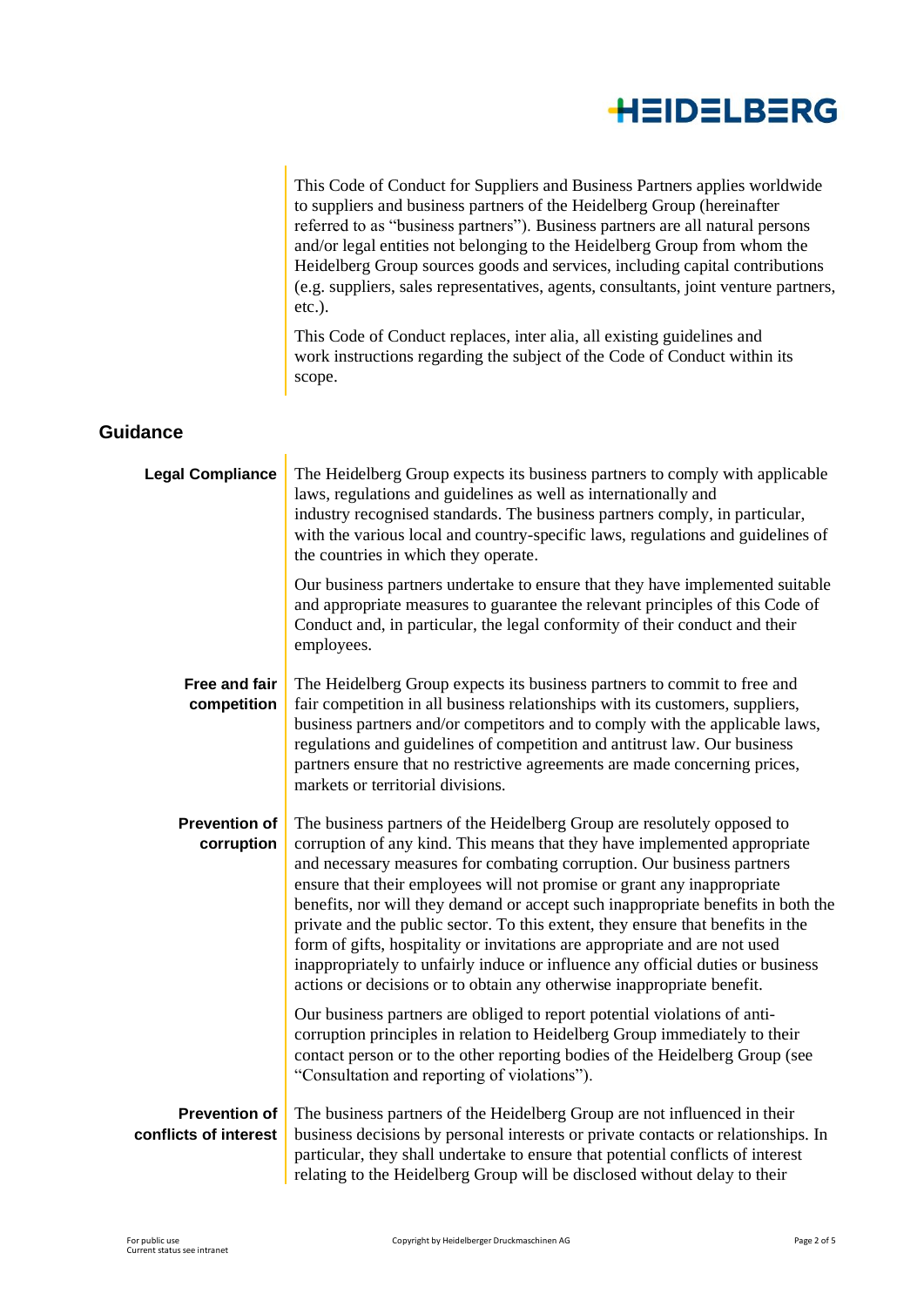

|                                                            | contact person or to the other reporting bodies of the Heidelberg Group (see<br>"Consultation and reporting of violations").                                                                                                                                                                                                                                                                                                                                                                                                                                                                                                                    |
|------------------------------------------------------------|-------------------------------------------------------------------------------------------------------------------------------------------------------------------------------------------------------------------------------------------------------------------------------------------------------------------------------------------------------------------------------------------------------------------------------------------------------------------------------------------------------------------------------------------------------------------------------------------------------------------------------------------------|
| <b>Prevention of money</b><br>laundering                   | The Heidelberg Group expects of its business partners to have implemented<br>effective and appropriate measures to ensure the identity and integrity of their<br>customers, suppliers and business partners. Our business partners are obliged<br>to comply with the legal requirements concerning money laundering and<br>terrorist financing.                                                                                                                                                                                                                                                                                                 |
| <b>Compliance with</b><br>foreign trade and<br>customs law | The business partners of the Heidelberg Group comply with the laws,<br>regulations and guidelines applicable to national and international trade in the<br>field of export controls and customs. Our business partners ensure that they do<br>not maintain business relationships with customers, suppliers or<br>business partners that are connected with nuclear, chemical or<br>biological weapons, terrorism or drug trafficking or other prohibited activities.                                                                                                                                                                           |
| Data protection                                            | The Heidelberg Group expects of its business partners that they comply with<br>applicable laws, regulations and guidelines on data protection and<br>information security. In particular, the business partners must undertake to<br>ensure that they have taken effective and appropriate measures to guarantee<br>the data protection of personal data of customers or other personal data of the<br>Heidelberg Group.                                                                                                                                                                                                                        |
|                                                            | The business partners are obliged to use confidential information and data of<br>the Heidelberg Group or third parties, which they receive knowledge of within<br>the business relationship, exclusively within the limits permitted. The business<br>partners are obliged to verify, in cases of publication or disclosure within or<br>outside the Heidelberg Group, whether the recipient is entitled to receive the<br>confidential information or data.                                                                                                                                                                                    |
| <b>Occupational health</b><br>and safety                   | The Heidelberg Group's business partners comply with the applicable laws,<br>regulations and guidelines on occupational health and safety. Our business<br>partners are obliged to implement effective and appropriate measures to<br>prevent or minimise risks and to prevent accidents and occupational illnesses.<br>The Heidelberg Group expects its business partners to maintain and further<br>develop an appropriate health and safety management system. In particular, the<br>Heidelberg Group expects its business partners to provide their employees<br>with regular training on topics concerning occupational health and safety. |
| Prohibition of<br>discrimination                           | The Heidelberg Group expects of its business partners that they guarantee and<br>protect the principles of equal opportunity and equal treatment, regardless of<br>colour, ethnic or social origin, religion, ideology, age, disability or sexual<br>identity and orientation.                                                                                                                                                                                                                                                                                                                                                                  |
| <b>Prohibition of child</b><br>and forced labour           | The Heidelberg Group expects of its business partners that they respect<br>internationally recognised human rights and support und promote compliance<br>with these rights. In particular, our business partners are obliged to refrain<br>from any kind of forced labour, in particular child labour.                                                                                                                                                                                                                                                                                                                                          |
| Freedom of<br>association and<br>collective bargaining     | The Heidelberg Group expects of its business partners that they recognise the<br>legal rights of workers to form or join existing trade unions and to engage in<br>collective bargaining. In particular, the business partners shall ensure that                                                                                                                                                                                                                                                                                                                                                                                                |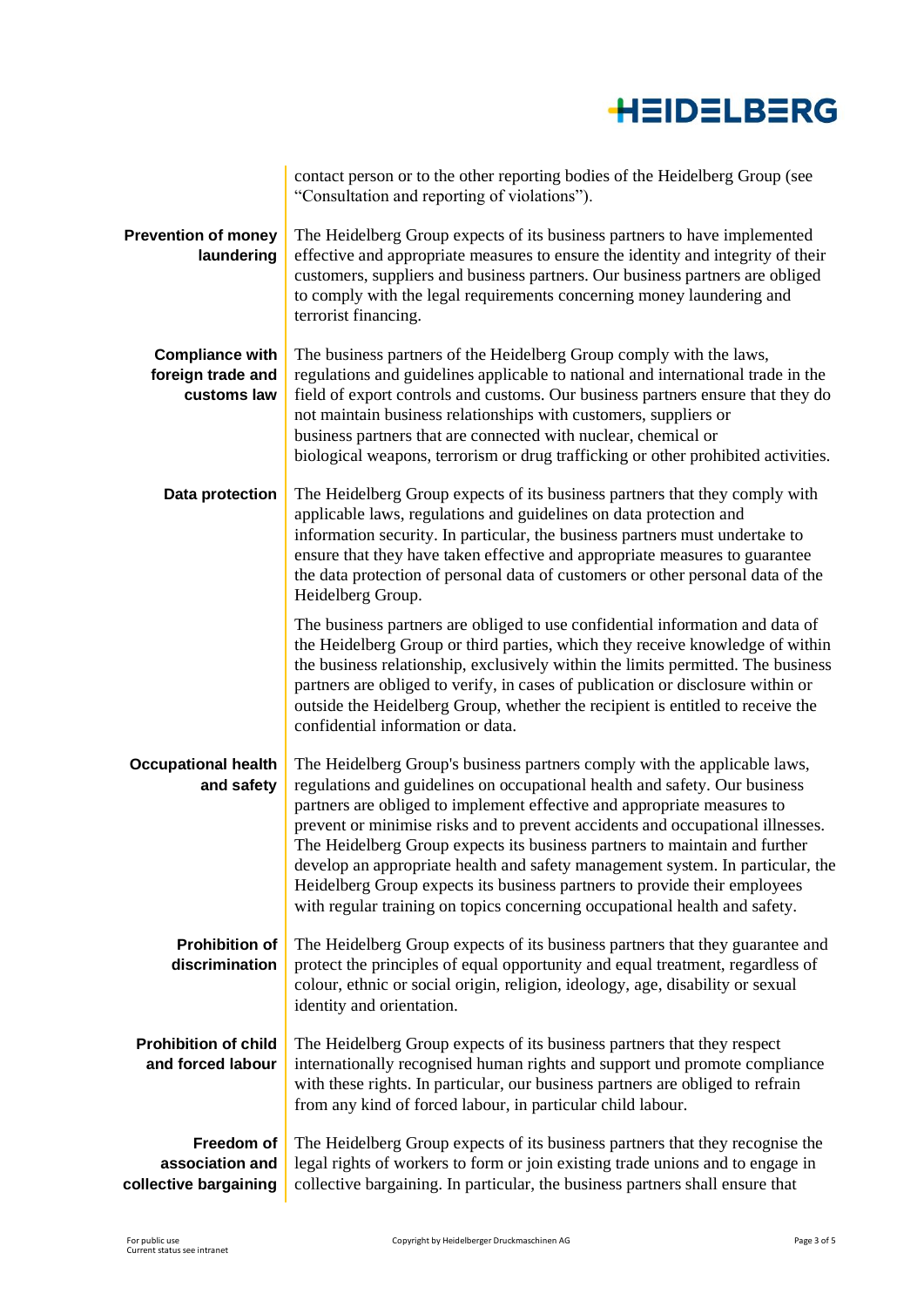

|                                                       | members of employee organisations or trade unions are neither favoured nor<br>disadvantaged.                                                                                                                                                                                                                                                                                                                                                                  |
|-------------------------------------------------------|---------------------------------------------------------------------------------------------------------------------------------------------------------------------------------------------------------------------------------------------------------------------------------------------------------------------------------------------------------------------------------------------------------------------------------------------------------------|
| Environmental<br>protection                           | The Heidelberg Group's business partners support and promote the sustainable<br>manufacture and production of their products and services. In particular, they<br>shall promote their environmentally friendly development and distribution.<br>Our business partners are obliged to comply with the laws, regulations and<br>guidelines that apply to them, as well as with normal industry standards for<br>environmental protection.                       |
| <b>Consultation and</b><br>reporting of<br>violations | In cases of doubt and/or questions concerning interpretation, please ask your<br>contact at the Heidelberg Group for advice. You may also consult the Local<br>Compliance Officer, the relevant Regional Compliance Officer or the<br>Compliance Office.                                                                                                                                                                                                      |
|                                                       | You should promptly report any violation of the provisions in this Code of<br>Conduct to your contact at the Heidelberg Group as well as to the Local<br>Compliance Officer, the Regional Compliance Officer or the Compliance<br>Office. You may also report this information confidentially and, if desired,<br>anonymously to the Ombudsman of the Heidelberg Group.                                                                                       |
|                                                       | Further information can be found under the heading "Compliance" at<br>www.heidelberg.com.                                                                                                                                                                                                                                                                                                                                                                     |
| <b>Right of information</b><br>and inspection         | The Heidelberg Group reserves the right to verify, or have third parties verify,<br>the business partner's compliance with the requirements of this Code of<br>Conduct in the event of relevant compliance misconduct or violations after<br>prior written notice. The business partners of the Heidelberg Group are obliged<br>to provide the necessary information and documents and to respond to<br>questions without delay and in full upon request.     |
| <b>Sanctions</b>                                      | The Heidelberg Group intends compliance with this Code of Conduct within<br>the framework of a constructive dialogue and cooperation with its business<br>partners.                                                                                                                                                                                                                                                                                           |
|                                                       | In the event of <b>minor violations</b> of this Code of Conduct, the Heidelberg<br>Group may grant the business partner the opportunity to implement effective<br>and appropriate remedial measures within a reasonable period, provided that<br>the business partner is prepared to remedy and improve the situation. If the<br>business partner fails to remedy or improve the situation, the<br>Heidelberg Group reserves the right to take further steps. |
|                                                       | In the event of serious violations of this Code of Conduct, in particular the<br>commission of criminal acts, the Heidelberg Group reserves the right to<br>impose appropriate sanctions on its business partners. This may include the<br>immediate termination of the business relationship and the assertion of claims<br>for damages and/or other rights.                                                                                                 |
| <b>Compliance with the</b><br><b>Code of Conduct</b>  | Compliance with this Code of Conduct is the corporate responsibility of our<br>business partners. They are obliged to comply with the principles described in<br>this Heidelberg Group Code of Conduct. Business partners shall communicate<br>and promote compliance with this Code of Conduct or any rules and principles                                                                                                                                   |